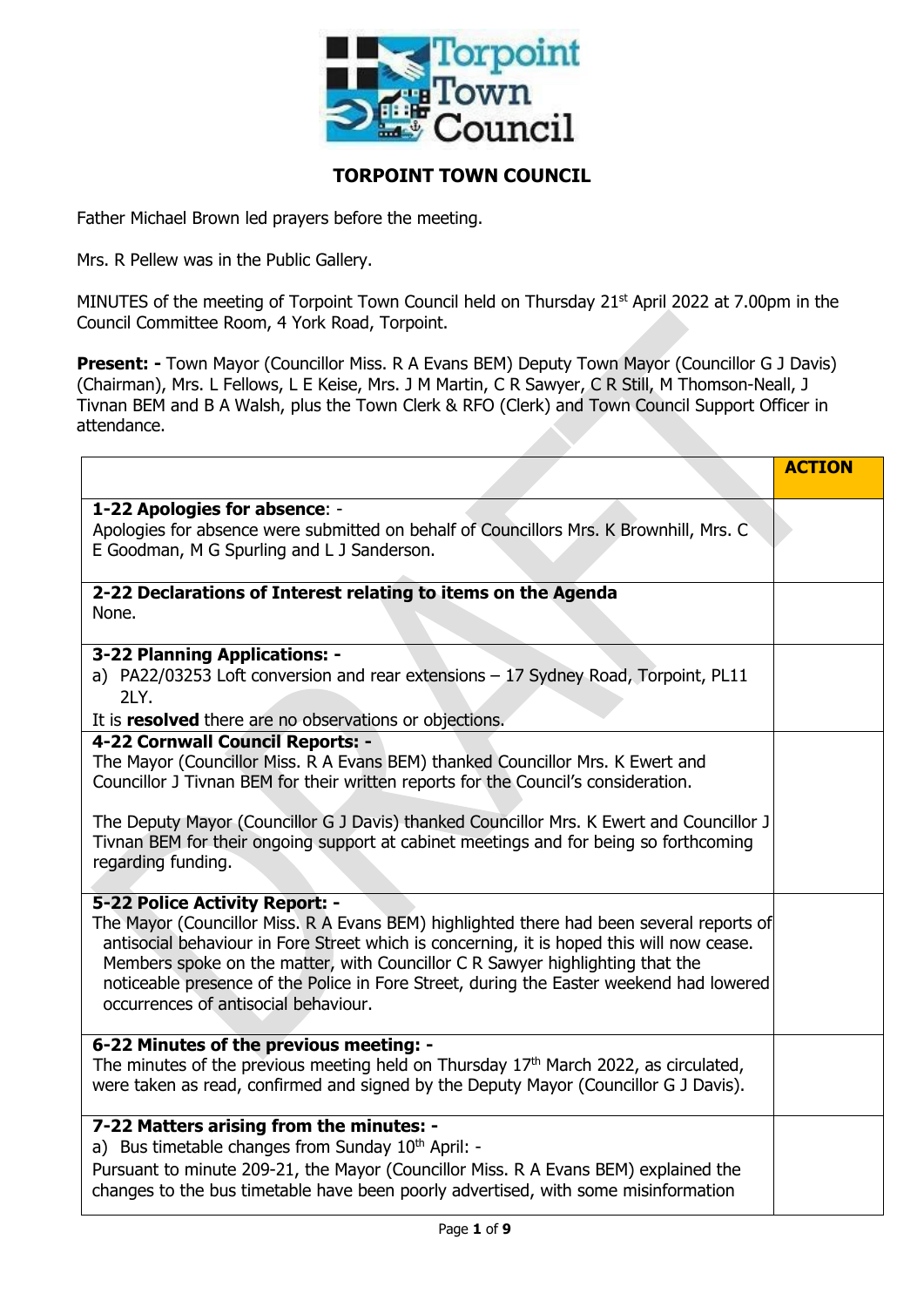

| <b>--------</b>                                                                                                                                                                                                                                                                                                                                                                                                                                                                                                                                                                                                                                                                                                                                                                                                                                                                                                                                                                                                                                                                                                                                                                                                                                                               |                   |
|-------------------------------------------------------------------------------------------------------------------------------------------------------------------------------------------------------------------------------------------------------------------------------------------------------------------------------------------------------------------------------------------------------------------------------------------------------------------------------------------------------------------------------------------------------------------------------------------------------------------------------------------------------------------------------------------------------------------------------------------------------------------------------------------------------------------------------------------------------------------------------------------------------------------------------------------------------------------------------------------------------------------------------------------------------------------------------------------------------------------------------------------------------------------------------------------------------------------------------------------------------------------------------|-------------------|
| circulating. The Mayor continued having had a 40 minute telephone conversation with Mr<br>J Church from Go South West earlier today. In the conversation, Mr Church<br>acknowledged the changes to the timetable are not ideal for residents however, Go South<br>West are trying to find suitable solutions. The Mayor précised an email received from Mr<br>Church, in the email he reiterated and understood the impact to residents, offering to<br>bring the Go South West publicity bus to Torpoint. It is likely these changes will continue<br>for the next six months, but they could change after this period.                                                                                                                                                                                                                                                                                                                                                                                                                                                                                                                                                                                                                                                      |                   |
| Councillor Mrs. J M Martin thanked the Mayor for making contact with Mr Church and<br>providing feedback to the Council, adding the offer to bring the publicity bus to visit<br>Torpoint should be accepted. Councillor Martin also queried how the public can contact<br>Go South West to which the Mayor advised there is a Customer Service Manager who is<br>replying to all emails and calls.                                                                                                                                                                                                                                                                                                                                                                                                                                                                                                                                                                                                                                                                                                                                                                                                                                                                           | <b>Cllr Evans</b> |
| b) Trevol Business Park PL11 2TB: -<br>Pursuant to minute 221-21 the correspondence is noted.                                                                                                                                                                                                                                                                                                                                                                                                                                                                                                                                                                                                                                                                                                                                                                                                                                                                                                                                                                                                                                                                                                                                                                                 |                   |
| <b>8-22 Mayor's Communications</b><br>The Mayor (Councillor R A Evans BEM) informed members there has been a rise in anti-<br>social behaviour in Torpoint which is more than disappointing, vandalism to the Skate Park<br>and Chestnut Play Park, Public Toilets, grafitti on bus shelters, cherry knocking on residents<br>doors in the middle of the night scaring people out of their wits which is simply<br>unacceptable and it must stop. I am extremely frustrated that there is a group of<br>individuals that continue to disrupt, vandalise and show no respect for the hard work that<br>many organisations and this Council put into projects in Torpoint. It is not just about the<br>hours of work they take, but these projects cost a significant amount of money not just<br>initially, but also now in repairs!<br>I am not going to call out specific groups or individuals, but this cannot continue. This<br>Council has no alternative, but to report every act of antisocial behaviour and will work with<br>the Police to try and put a stop to this disruption. The vast majority of people in Torpoint<br>are genuinely appreciative of the improvements I am asking everyone in this town to<br>please be respectful of the work that people do. |                   |
| And to the cyclists pulling wheelies on the wrong side of Antony Road in high traffic - I do<br>not want to be comforting your family or the family of the driver when the inevitable<br>happens so please stop and use some common sense.<br>Ukraine Charity fundraider – This was a phenominal event that raised a significant amount<br>of money which was donated to the Disaster Emergency Committee. I have not seen the<br>Council Chambers so busy for such an event, I am grateful to the members of public and<br>Councillors that helped out at the event for making it such a success.                                                                                                                                                                                                                                                                                                                                                                                                                                                                                                                                                                                                                                                                            |                   |
| Veterans breakfast on Friday 1 <sup>st</sup> April, I was slightly suspicious when they told me it was<br>Hawaiian themed and envisaged being the only one in a flamboyant shirt but I should not<br>have worried – they are veterans so enjoy any opportunity to dress up! Seriously this<br>breakfast is a marvellous opportunity for our veterans to get together once a month and<br>bond over banter and breakfast and I am honoured to be asked to attend. It also saves<br>me cooking for the rest of the day!                                                                                                                                                                                                                                                                                                                                                                                                                                                                                                                                                                                                                                                                                                                                                         |                   |

Π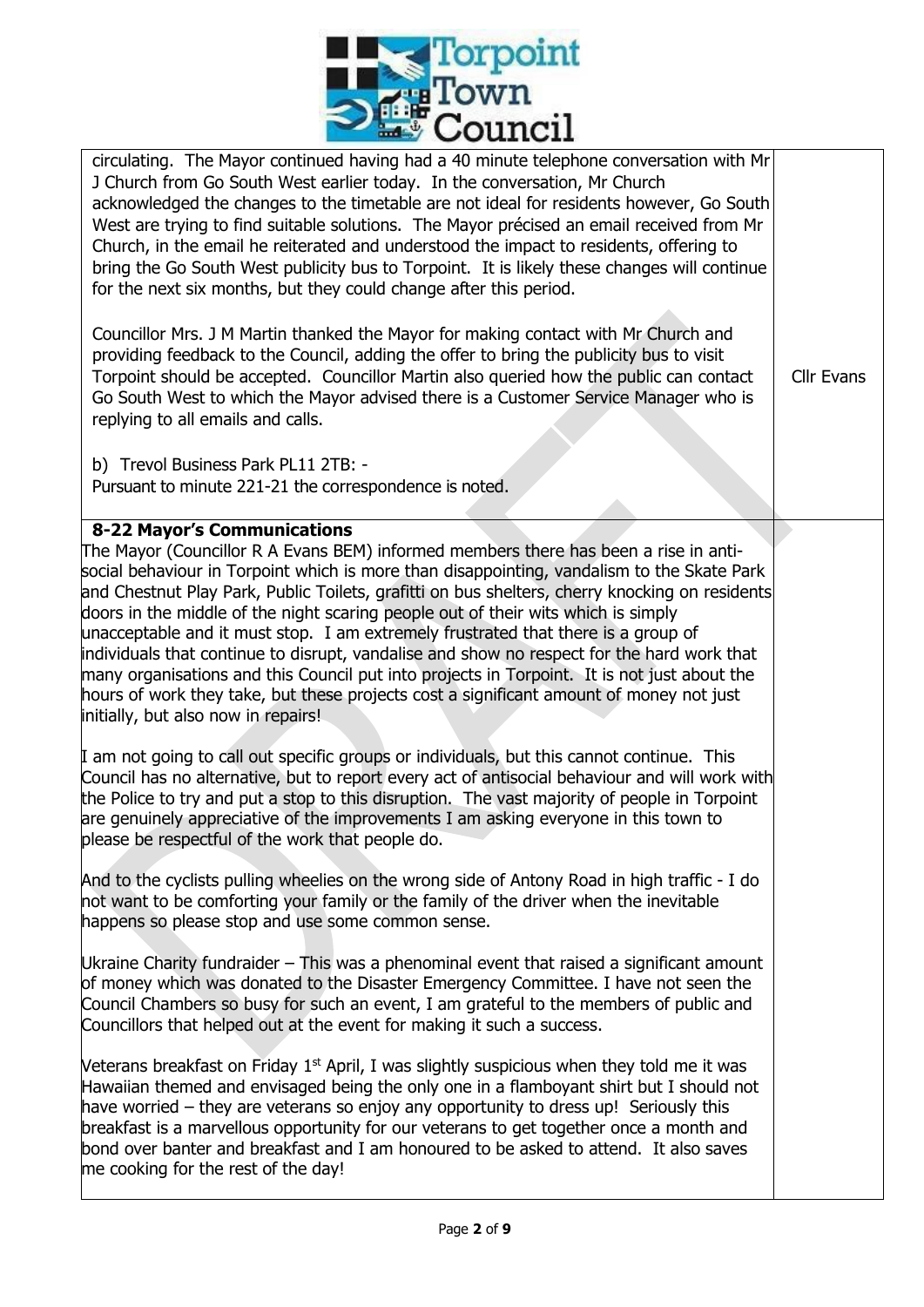

It was a busy day on Saturday  $2^{nd}$  April. I was delighted to be invited to bowl the first wood to open the season at the Torpoint Bowling Club along with the Captain of HMS RALEIGH, it appears we are equally competitive and will be going back for a rematch soon.

Then it was to dash home to prepare for the Mayor's Ball that evening, thank you to the Councillors and team that supported this charity fundraiser and I am delighted to confirm that we have raised approximately £1,700 for Cornwall Air Ambulance.

The Deputy Mayor and I have just come from the St Columba Rugby club where we were asked to attend for a photograph to thank the Council for the funding towards new mobile flood lights.

The majority of you will have seen my message in the group chat regarding a visit to the Fire station on Monday 25<sup>th</sup> April. We have a large number of new Councillors since our last visit and they also have a new Station Watch Manager, Dean Marriott, so I think it's important that we show our support so please let the office know by midday tomorrow whether or not you are attending.

And last but not least. We have Her Majesty The Queen's Platinum Jubilee event on the  $2<sup>nd</sup> - 5<sup>th</sup>$  June. As a town we are producing a birthday card for Her Majesty, which will be shared with you soon, but it would be remiss of me if I did not thank Kelly-Jane Brown for coordinating, our three schools for taking the time out of their day and bringing the children to take part, our Council team. None of this would have been possible without the expert help from Molly Phipps, graphic designer and Elliot and Dane Nunes from Select Drone Services who gave their services for free to enable us to produce the amazing photograph. I can assure you the finished product will be a fitting tribute to Her Majesty.

With regards to the event weekend itself, there are two in particular, the Beacon Lighting on the Thursday and the All Day Event on the Friday that I need to talk to you about. Like the Ukraine fundraiser, this is a council event. As I mentioned earlier, I am grateful to those that regularly step up and I am also grateful to those that advise in advance they cannot attend. I appreciate that we all have busy lives but it is disappointing to see the same faces as lovely as they are, time and time again at events. So in my hand I have a sign up sheet, if you are able to this evening please put down your availability for volunteering at our next two events and if you are not able to fill it in this evening, please do so by Friday 29th April so we can work on the volunteer schedule. I am not expecting you to put in a twelve hour day but we should not be relying on others to do all the work for us.

**9-22 Questions of which notice has been given or notice of motion.** None.

**10-22 Minutes of the Asset Management and Operations Committee** It is **resolved** the minutes of the meeting held on Thursday 24<sup>th</sup> March 2022 are received, and the recommendations in the minutes: 121-21AMOC (c) (Electrical repairs quotation), 123-21AMOC (a) (i) (Dispose of the former St John Ambulance caravan and enter into a conversation with St John Ambulance regarding purchasing a replacement piece of equipment, to which both parties are satisfied) and 121-21AMOC (h) (Skate Park Jam 2022), as circulated are adopted and implemented.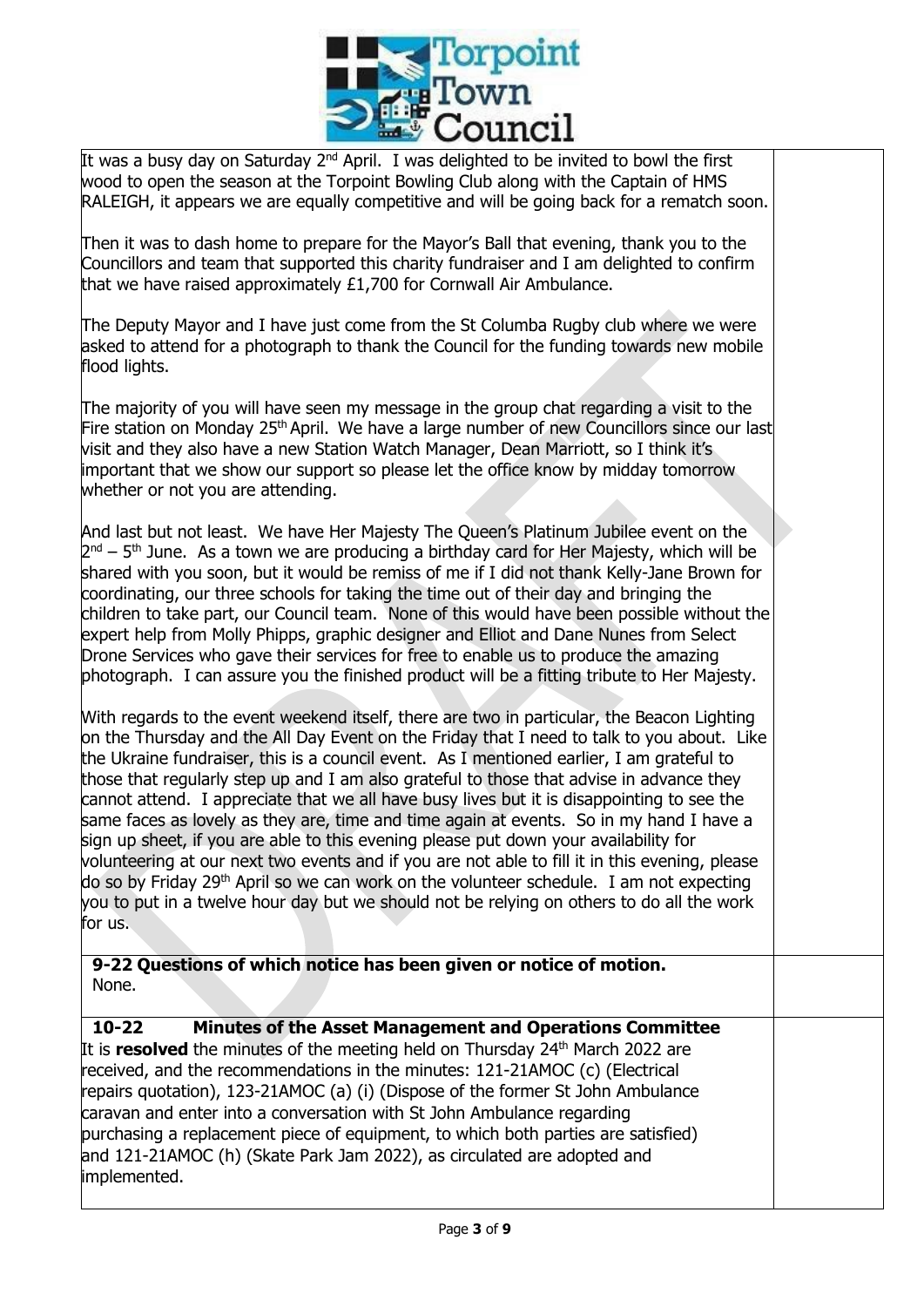

## **11-22 Minutes of the Finance and Personnel Committee**

It is **resolved** the minutes of the meeting held on Monday 4<sup>th</sup> April 2022 are received, and the recommendations in the minutes: - 121-21F&P (Committee meeting structure and Committee Terms of Reference), 124-21 (b) (Council Staffing Report [resolved] item), 124- 21F&P (b) (ii) (Council Staffing Report – Operations Team), 124-21F&P (c) (Civic Functions – Big Buffet Lunch), 124-21F&P (c) (Civic Functions – RBL Rededication of the Standard Parade) as circulated are adopted and implemented.

Pursuant to minute 121-21F&P (Committee meeting structure and Committee Terms of Reference) it is **resolved** to accept the revised meeting structure with amendments to the Committee Terms of Reference being taken to the next meeting of the Finance and Personnel Committee, to which all members will be invited to attend.

Pursuant to minute 128-21F&P (e) (Section 137 Grant application Beat4autism CIC), this recommendation was withdrawn.

The Town Mayor (Councillor Miss. R A Evans BEM) minuted thanks to Councillors Mrs. K Brownhill and Mrs. J M Martin, plus the Town Clerk for their work on completing the revised Committee meeting structure and Terms of Reference.

## **12-22 Minutes of the Development and Localism Committee**

The Deputy Mayor (Councillor G J Davis) provided context regarding the Town Team Project Board and the possible deficit in funding, highlighting that the Council needs to consider using Vision Project Reserves funding for a possible shortfall. It is noted from the recent Town Team Project Board meeting that it has been **resolved** to precure (the Consultant) L&L Diverse Solutions to undertake projects at a cost of approximately £5,500. It is further **resolved**, to instruct Advanced Consulting Ltd. to undertake Personal Injury Accident Data (11 sites including analysis) at a cost of £2,750 (plus VAT).

The Deputy Mayor (Councillor G J Davis) proposed the Town Council brings forward funding from the Vision Projects Reserves as a backstop to support the progress of the Lower Fore Street redevelopment. The proposal was seconded by Councillor J Tivnan BEM and it is **resolved** funding to bridge the financial gap would be made available from the Vision Project Reserves should it be needed. (Councillor Mrs. J M Martin declared a non-pecuniary interest as a member of the Town Team Project Board and abstained from the vote).

It is **resolved** the minutes of the meeting held on Thursday 7<sup>th</sup> April 2022 are received, and the recommendation in the minutes: - 146-21D&L (a) (Budget Variance Vision Projects), 151-21D&L (c) (Neighbourhood Development Plan) as circulated are adopted and implemented.

Pursuant to minute 151.21D&L (c) (Neighbourhood Development Plan) the Deputy Mayor (Councillor G J Davis) explained the current position with the consultants who had been working for LRM Planning. It is **resolved** to delegate authority to the Town Clerk and Chairman of the Neighbourhood Development Plan to progress the contractual arrangements to next steps.

Pursuant to minute 151-21D&L (b) (i) (Swimming Pool pre-application to Cornwall Council) this recommendation was withdrawn.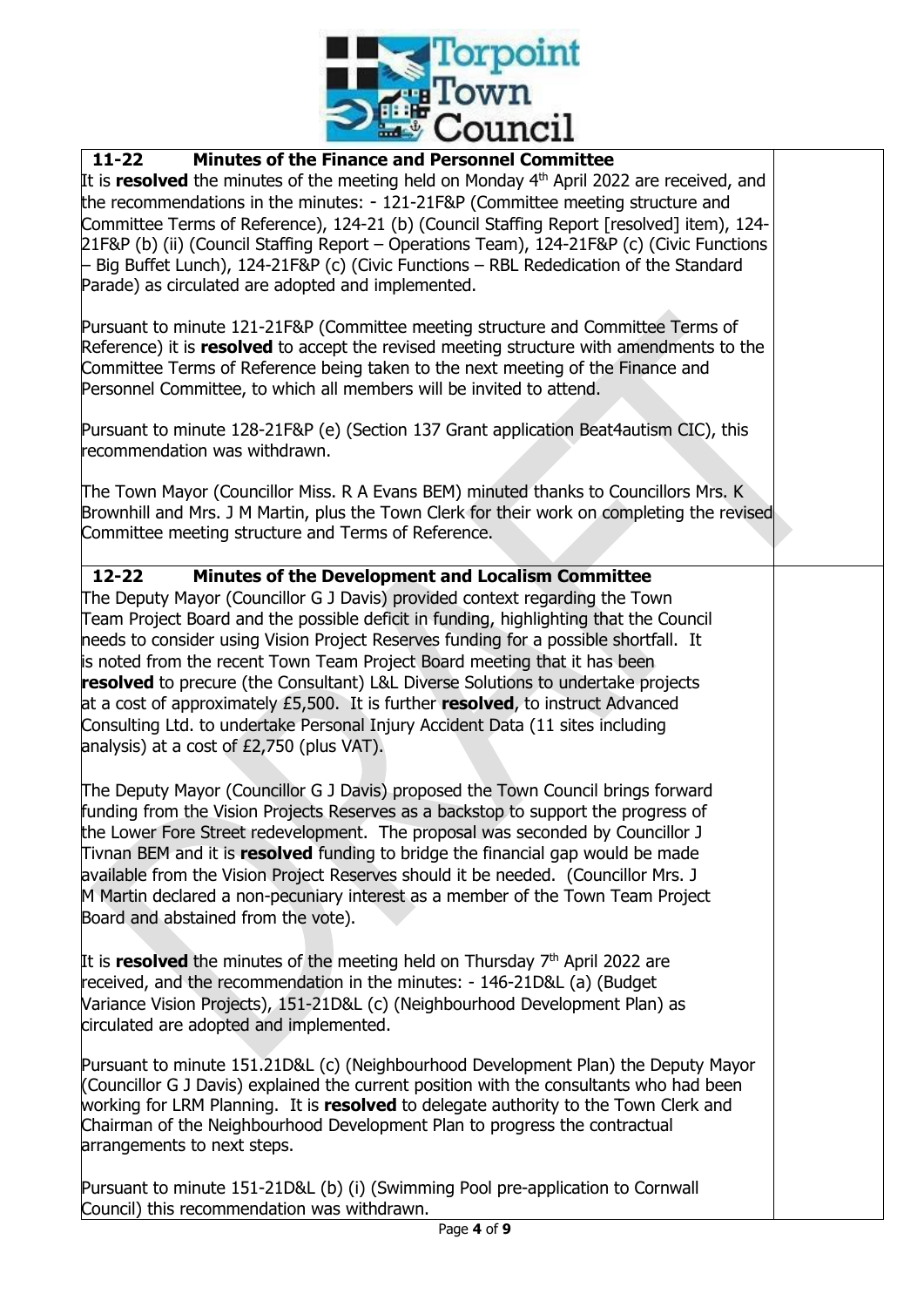

## **13-22 Torpoint Ferry statistics**

The Torpoint Ferry availability statistics were noted and the Deputy Mayor minuted thanks to the Torpoint Ferry for providing the statistics.

#### **14-22 Financial Information**

It is **resolved** that the March 2022 Budget Variance Income and Expenditure (as circulated) is received and adopted.

| $15 - 22$<br><b>Accounts for Payment</b>          |                                 |              |            |            |                                                                                                     |
|---------------------------------------------------|---------------------------------|--------------|------------|------------|-----------------------------------------------------------------------------------------------------|
| <b>Contact Name</b>                               | <b>Invoice</b><br><b>Number</b> | <b>Total</b> | <b>VAT</b> | <b>NET</b> | <b>Description</b>                                                                                  |
| Cornwall Council -<br>Rm 6 Bus Rates              | 802720466                       | 113.00       | 0.00       | 113.00     | <b>Bus Rates May 2022</b>                                                                           |
| Cornwall council -<br><b>Bus Rate Library</b>     | 802715760                       | 346.00       | 0.00       | 346.00     | Library Bus Rates May<br>2022                                                                       |
| Cornwall Council -<br><b>Bus Rate</b><br>Chambers | 802311466                       | 1,509.<br>00 | 0.00       | 1,509.00   | <b>Business Rates May</b><br>2022                                                                   |
| <b>ASG Security</b>                               | Invoice 37950                   | 143.30       | 23.88      | 119.42     | Service call out to fire<br>alarm system                                                            |
| <b>Kernow Aerials</b>                             | <b>Invoice 22/154</b>           | 192.00       | 32.00      | 160.00     | <b>Bunting throughout</b><br>Torpoint town centre.<br>Including removal of<br>bunting when advised. |
| Landscape<br>Works- Cormac                        | Invoice<br>IN124563             | 453.65       | 75.61      | 378.04     | Cut and removal of<br>split Acacia Tree in<br><b>Benodet Park</b>                                   |
| Kathy's Fruit &<br>Veg                            | Invoice 68                      | 69.60        | 0.00       | 69.60      | Cafe supplies                                                                                       |
| <b>Richards Builders</b><br><b>Merchants Ltd</b>  | <b>Invoice 810075</b>           | 45.29        | 7.55       | 37.74      | Parks maintenance                                                                                   |
| <b>Richards Builders</b><br><b>Merchants Ltd</b>  | <b>Invoice 809587</b>           | 16.60        | 2.77       | 13.83      | Chambers<br>maintenance                                                                             |
| Richards Builders<br>Merchants<br>Ltd             | Invoice 808749                  | 4.85         | 0.81       | 4.04       | Parks maintenance                                                                                   |
| <b>ASG Security</b>                               | Invoice 37932                   | 201.96       | 33.66      | 168.30     | Annual maintenance<br>fee for FIRE ALARM<br>system                                                  |
| <b>ASG Security</b>                               | Invoice 37931                   | 94.67        | 15.78      | 78.89      | Annual maintenance<br>fee for preventative<br>maintenance to CCTV                                   |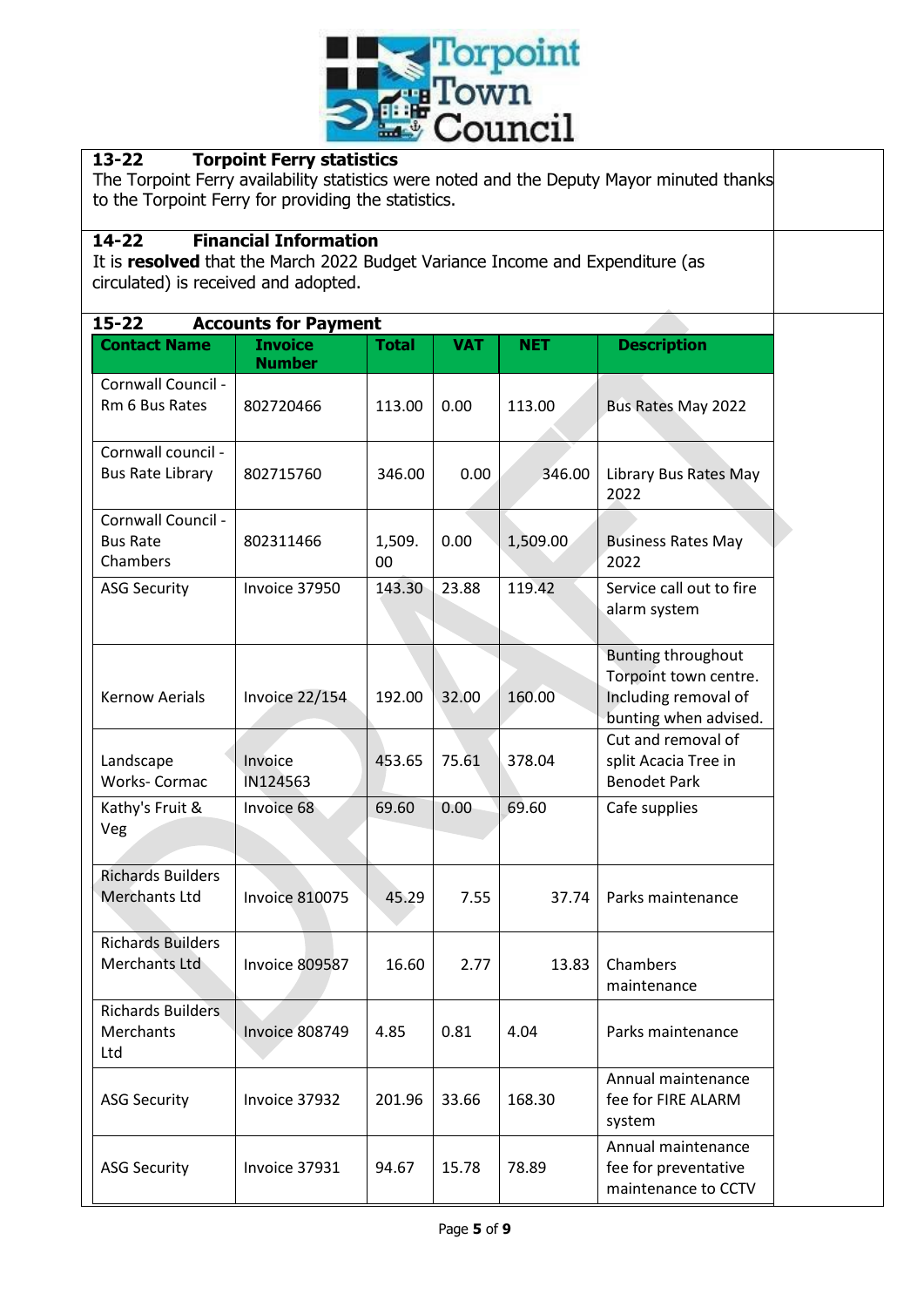

|                                                              |                                        |        |       |        | system                                                                   |  |
|--------------------------------------------------------------|----------------------------------------|--------|-------|--------|--------------------------------------------------------------------------|--|
| <b>Richards Builders</b><br><b>Merchants Ltd</b>             | <b>Invoice 810260</b>                  | 39.23  | 6.54  | 32.69  | Parks maintenance                                                        |  |
| <b>FOY-AIR</b><br><b>Enterprises Ltd</b><br>T/A LittleMops   | Invoice 1636                           | 168.46 | 28.09 | 140.37 | <b>Cleaning supplies</b>                                                 |  |
| <b>NABMA</b>                                                 | Inovice 22/241                         | 384.00 | 0.00  | 384.00 | Annual subscription<br>2022/23                                           |  |
| Complete<br><b>Business</b><br><b>Solutions Group</b><br>Ltd | Invoice<br>SINV03152839                | 76.09  | 12.68 | 63.41  | Stationery                                                               |  |
|                                                              |                                        |        |       |        |                                                                          |  |
| Co-Op                                                        | CC Cafe supplies                       | 6.25   | 1.04  | 5.21   | Cafe supplies                                                            |  |
| Amazon                                                       | CC INV-GB-<br>143023051-<br>2022-35515 | 6.99   | 1.16  | 5.83   | 5x Fire Assembly Point<br>Signs                                          |  |
| Amazon                                                       | <b>CC</b><br>GB22HBAQ6AE<br>UI         | 6.03   | 1.00  | 5.03   | <b>UK Safety Assembly</b><br>Point Sign                                  |  |
|                                                              | CC DS-ASE-INV-<br>GB-2022-             |        |       |        |                                                                          |  |
| Amazon                                                       | 136282057                              | 15.48  | 2.58  | 12.90  | Office supplies                                                          |  |
| $Co$ - $Op$                                                  | <b>CC Cafe Supplies</b>                | 8.05   | 1.34  | 6.71   | Cafe supplies                                                            |  |
| <b>Everflow Water</b>                                        | <b>DD</b> Invoice<br>1491413           | 33.75  | 1.49  | 32.26  | <b>Public Conveniences</b><br>Water Rates - Water<br>18.05.22 - 17.06.22 |  |
| SSE SWALEC -<br>Library- Elec                                | <b>DD</b> Invoice<br>51789712/<br>0043 | 274.17 | 45.70 | 228.47 | <b>Electricity Library</b><br>02.03.22 - 01.04.22                        |  |
| <b>SSE Southern</b><br>Electric -<br>Benodet-Elec            | DD Invoice<br>51785521/<br>0012        | 139.12 | 6.63  | 132.49 | <b>Electricity Charges</b><br>05.01.22 - 02.04.22                        |  |
| <b>SSE Southern</b><br>Electric -<br>Chambers-Elec           | DD Acc<br>3861778310                   | 405.68 | 67.61 | 338.07 | Charges 01.03.22 -<br>01.04.22                                           |  |
| Sam's Ironing<br>Service                                     | CC Invoice 16                          | 11.18  | 0.00  | 11.18  | <b>Tea Towels</b>                                                        |  |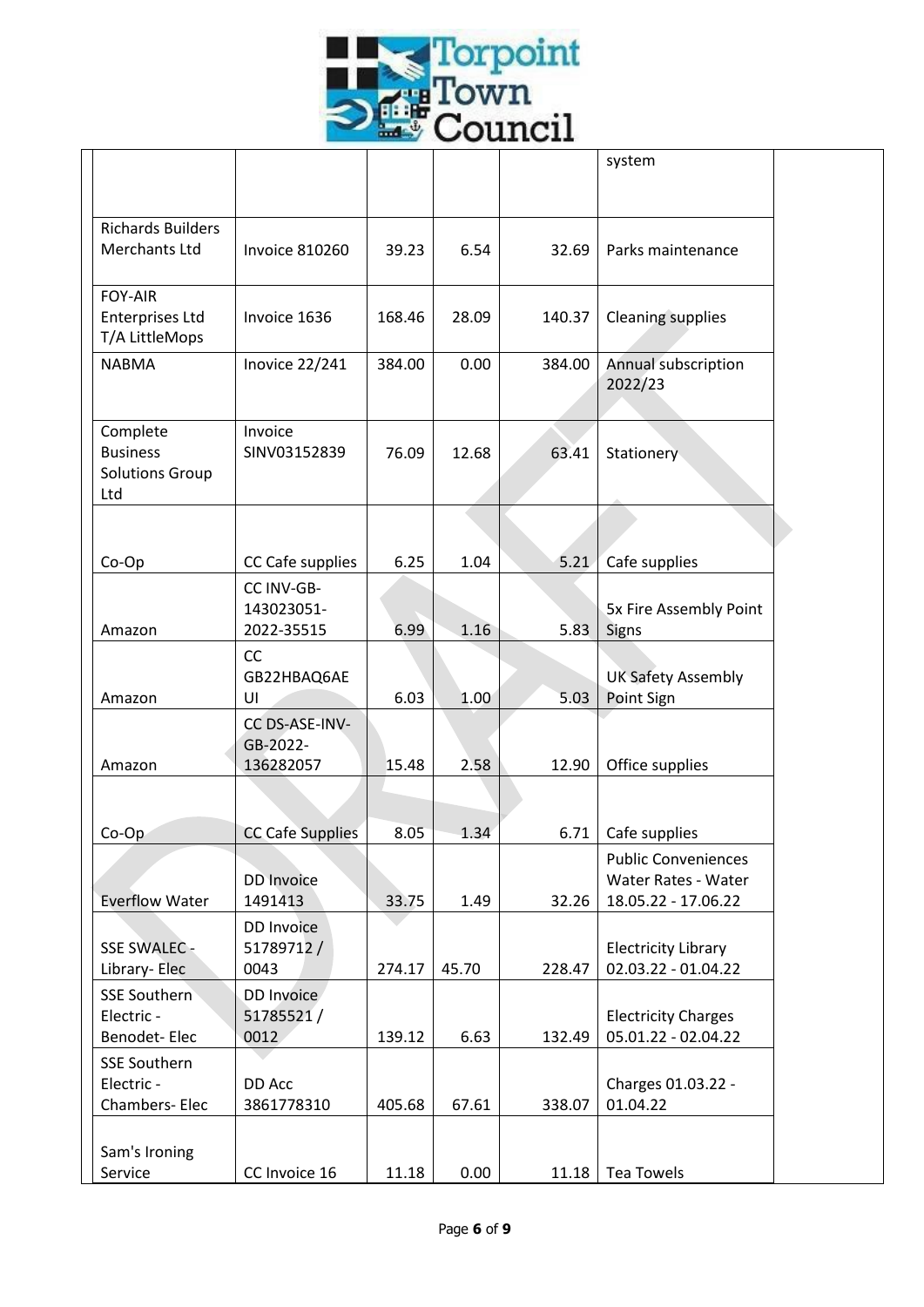

| Urban Hygiene<br>CC INV-15619<br>105.57<br>17.60<br>87.97                  |                        |
|----------------------------------------------------------------------------|------------------------|
|                                                                            | Parks graffiti repairs |
|                                                                            |                        |
| Unleaded fuel Ford                                                         |                        |
| <b>Clifford Motors</b><br>90.01<br>15.00<br>75.01<br><b>CC Fuel</b><br>Van |                        |
| CC INV-GB-                                                                 |                        |
| Library - Easter activity<br>142547061-                                    |                        |
| 12.98<br>10.82<br>2022-28630<br>2.16<br>week<br>Amazon                     |                        |
| CC DS-ASE-INV-                                                             |                        |
| GB-2022-<br>Library - Easter activity                                      |                        |
| 11.98<br>9.99<br>week<br>124337163<br>1.99<br>Amazon                       |                        |
| CC INV-GB-                                                                 |                        |
| 170822391-<br>Library - Easter activity                                    |                        |
| 5.65<br>0.94<br>4.71<br>week<br>2022-27786<br>Amazon                       |                        |
| CC INV-GB-                                                                 |                        |
| 160078261-<br>Library - Easter activity                                    |                        |
| 12.98<br>2.16<br>10.82<br>week<br>2022-49160<br>Amazon                     |                        |
| Gas Usage Council                                                          |                        |
| Chambers Mar - Apr<br>Corona Energy -<br>DD Invoice<br>1,496.              |                        |
| <b>Chambers- Gas</b><br>16848815<br>249.36<br>1,246.81<br>22<br>17         |                        |
| <b>SSE Southern</b><br>DD Invoice                                          |                        |
| 91812424/<br>Electric-Library<br>monthly charge                            |                        |
| 01.03.22 - 31.03.22<br>0031<br>452.28<br>Gas<br>542.74<br>90.46            |                        |
| Regular charges                                                            |                        |
| bundled services                                                           |                        |
| QO54IT<br>616.39<br>104.03<br>512.36<br>01.01.22 - 31.05.22<br><b>BT</b>   |                        |
| Adobe Systems                                                              |                        |
| Software Ireland<br>Monthly subscription                                   |                        |
| CCApril 2022<br>12.64<br>0.00<br>April 2022<br>12.64<br>Ltd                |                        |
| <b>ALD Automotive</b><br>Monthly lease                                     |                        |
| Limited t/a Ford<br>payment for vehicle                                    |                        |
| DD April 2022<br>367.87<br>April 2022<br>Lease<br>441.44<br>73.57          |                        |
| <b>SSE Southern</b>                                                        |                        |
| Electric -<br>DD 91812424 /<br>Charges 01.02.22 -<br>1,036.                |                        |
| Chambers-Elec<br>0030<br>53<br>863.77<br>28.02.22<br>172.76                |                        |
|                                                                            |                        |
| Time & Motion<br>CC Mayor's<br>Repairs on Mayoral                          |                        |
| Jewellers<br>Chain<br>22.50<br>18.75<br>Chain<br>3.75                      |                        |
| <b>CC April</b><br>Monthly accounting                                      |                        |
| software subscription<br>2022subscriptio                                   |                        |
| 31.20<br>26.00<br>April 2022<br><b>XERO</b><br>5.20<br>n                   |                        |
|                                                                            |                        |
|                                                                            |                        |
| <b>Allied Drinks</b><br>Library cleaning                                   |                        |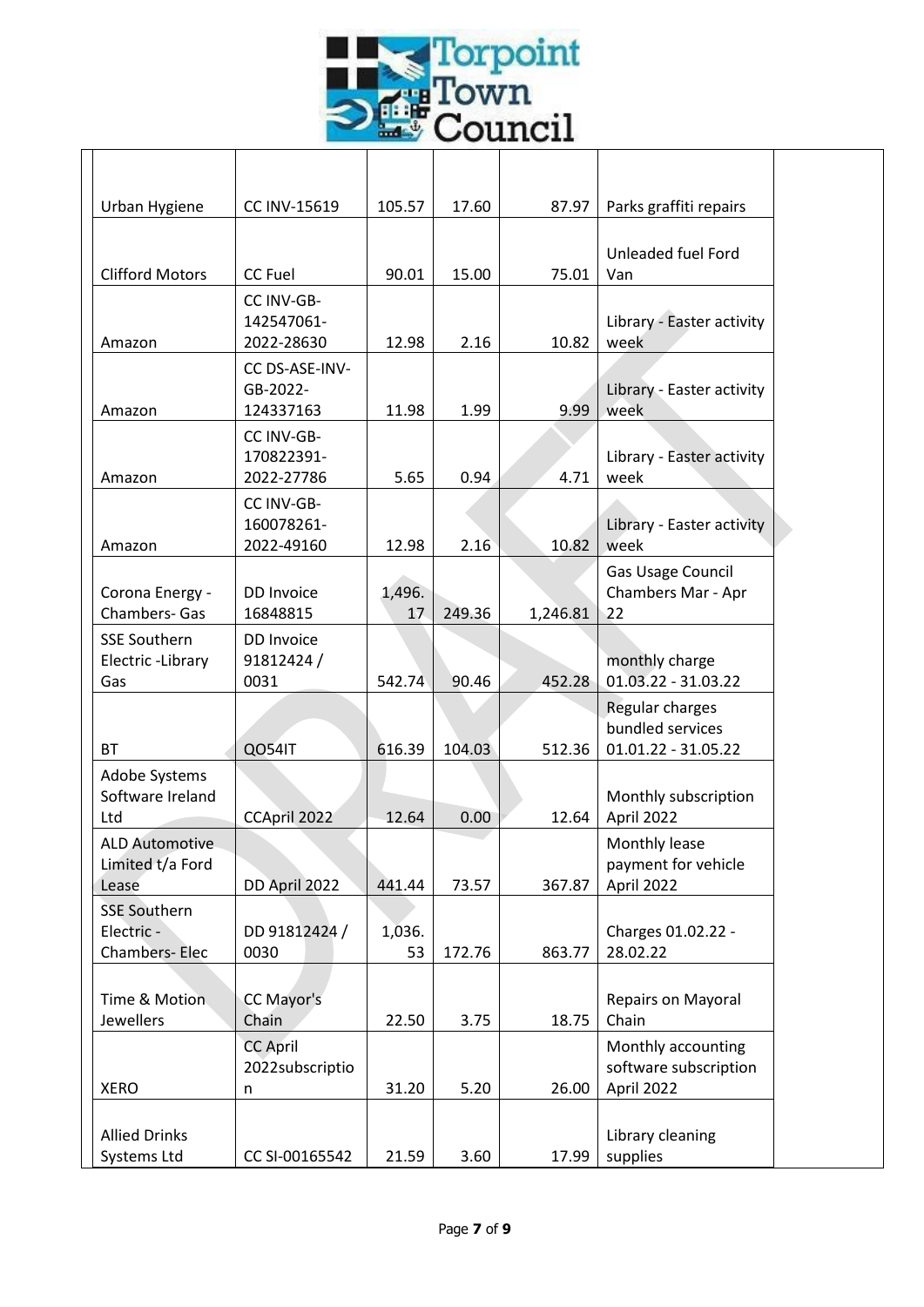

| <b>SSE Southern</b>          |                          |        |        |           |                                                   |
|------------------------------|--------------------------|--------|--------|-----------|---------------------------------------------------|
| Electric -                   | DD Invoice               |        |        |           | Charges 01.02.22 -                                |
| Chambers- Elec               | 91812424/0030            | 586.42 | 97.73  | 488.69    | 28.02.22                                          |
|                              | DD Invoice               |        |        |           | <b>Public Conveniences</b><br>Water Rates - Water |
| <b>Everflow Water</b>        | 1434987                  | 297.36 | 20.17  | 277.19    | 18.04.22 - 17.05.22                               |
|                              | CC INV-GB-               |        |        |           |                                                   |
|                              | 1479834985-              |        |        |           |                                                   |
| Amazon                       | 2022-1372                | 12.99  | 2.16   | 10.83     | Cafe supplies                                     |
|                              | CC INV-GB-               |        |        |           |                                                   |
|                              | 850120135-               |        |        |           |                                                   |
| Amazon                       | 2022-2134                | 13.97  | 2.33   | 11.64     | Office stationery                                 |
|                              | CC INV-GB-               |        |        |           |                                                   |
| Amazon                       | 131172001-<br>2022-43883 | 11.40  | 1.90   | 9.50      | Cafe supplies                                     |
|                              |                          |        |        |           |                                                   |
|                              | CC                       |        |        |           |                                                   |
| Amazon                       | GB21PIXPPAEUI            | 8.99   | 0.00   | 8.99      | Cafe supplies                                     |
|                              |                          |        |        |           |                                                   |
|                              | DD Invoice               |        |        |           |                                                   |
| EE.                          | V01970105941             | 102.01 | 17.01  | 85.00     | 4 x staff mobiles                                 |
|                              | DD Invoice               |        |        |           |                                                   |
| SSE SWALEC -                 | 51789712/                |        |        |           | <b>Electricity Library</b><br>02.02.22 - 01.03.22 |
| Library- Elec                | 0042                     | 237.03 | 39.51  | 197.52    |                                                   |
| Corona Energy -              | <b>DD</b> Invoice        | 1,488. |        |           | Gas Usage Council<br>Chambers Feb 22 -            |
| <b>Chambers- Gas</b>         | 16790555                 | 97     | 248.16 | 1,240.81  | Mar 22                                            |
|                              |                          |        |        |           | PWLB Loan                                         |
|                              | DD Loan                  | 17,599 |        |           | Repayment March                                   |
| <b>PWLB</b>                  | Repayment                | .99    | 0.00   | 17,599.99 | 2022 Principle Due                                |
|                              |                          |        |        |           | Replacement parts for                             |
|                              | <b>CC Invoice</b>        |        |        |           | the security bollard at                           |
| Ramgroup UK                  | 32976                    | 216.00 | 36.00  | 180.00    | Horson Field                                      |
|                              | DD Inv                   |        |        |           |                                                   |
| SSE SWALEC -<br>Library-Elec | 51789712/<br>0041        | 266.90 | 44.49  | 222.41    | <b>Electricity Library</b><br>02.01.22 - 01.02.22 |
| <b>SSE Southern</b>          |                          |        |        |           | Electricity at                                    |
| Electric - Public            | DD Inv                   |        |        |           | Cambridge field                                   |
| Con-Elec                     | 11788490/0011            | 65.76  | 3.13   | 62.63     | $02.11.21 - 01.02.22$                             |
|                              |                          |        |        |           | <b>Public Conveniences</b>                        |
|                              | DD Invoice               |        |        |           | Water Rates - Water                               |
| <b>Everflow Water</b>        | 1382861                  | 162.33 | 10.56  | 151.77    | 18.03.22 - 17.04.22                               |

Local Plan News.